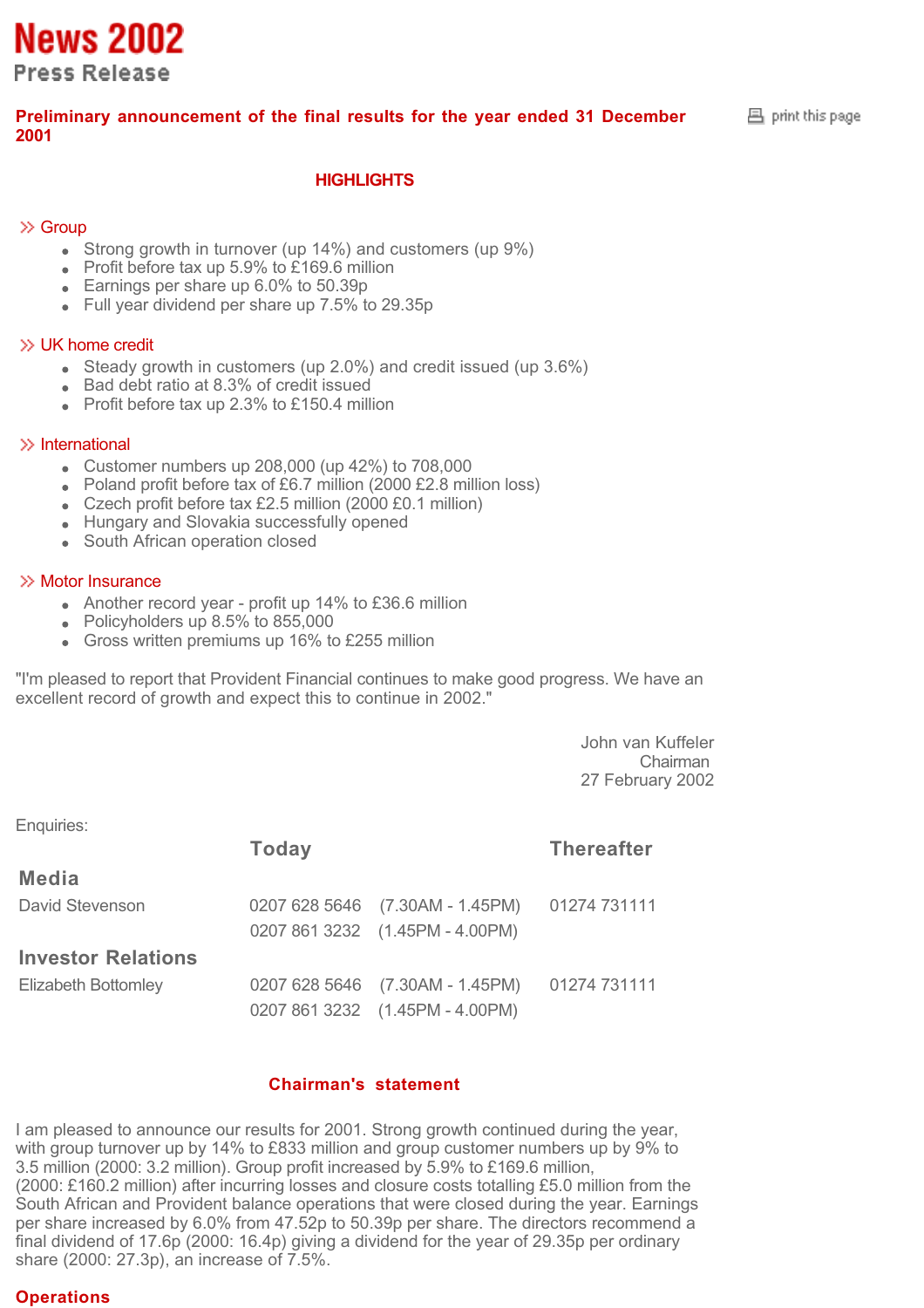#### UK home credit

The UK home credit division continues to make steady progress. Credit issued increased by 3.6%, customer numbers by 2.0% and profit before tax by 2.3%. Credit quality remains good with bad debt as a percentage of credit issued at 8.3%. The introduction of two new products during the year, a mail order catalogue and a motor insurance offer, made a useful contribution, adding £18 million to credit issued and attracting 44,000 new customers.

## International

The international division has grown substantially during the year, achieving excellent growth in profit in Poland and the Czech Republic and successfully establishing new operations in Hungary and Slovakia. Our South African operation was unable to establish a profitable business model and so was closed. It reported a loss, including closure costs, of £3.6 million for the year (2000: loss of £0.8 million).

Our business in Poland performed very well, achieving a pre-tax profit of £6.7 million, an improvement of £9.5 million over the loss of £2.8 million in 2000. Credit issued grew 113% to £158 million while customer numbers rose 65% to 504,000. Bad debt as a percentage of credit issued rose to 7.5%. The underlying level of bad debt as a percentage of credit issued that we expect over the full term of the loans currently written also increased and is now in the range of 9% to 10%. This level of bad debt is acceptable given the rapid growth in the business and its excellent profitability.

Our Czech operation achieved pre-tax profit of £2.5 million, an increase of £2.4 million from £0.1 million in 2000. Credit issued rose by 26% to £53 million while customer numbers rose by 17% to 189,000. Progress in the year was slowed by a rise in the level of bad debt as a percentage of credit issued to 11.2%. The underlying bad debt as a percentage of credit issued now stands in the range of 11% to 12%, a level at which both profitability and return on capital remain good. The Czech team has performed well and has achieved a good result for the year.

We opened for business in March 2001 in Slovakia and May 2001 in Hungary. These are pilot scale operations designed to test our business model prior to a full launch. We currently have two branches in each country, a total of 15,700 customers, good collections and low bad debts. Both businesses are progressing well. The start up losses from the two countries in 2001 were £3.6 million.

The international division as a whole reported a pre-tax profit, excluding the losses of the discontinued South African operation, of £0.8 million (2000: £5.9 million loss). This is an encouraging result, reflecting an outstanding performance from the staff and management of the division.

## Motor insurance

The motor insurance division had another record year, benefiting from conditions at the top of the motor insurance cycle. Profit before tax increased by 14% to £36.6 million (2000: £32.0 million) while policyholder numbers rose by 8.5% to reach a new peak of 855,000. Gross written premiums increased by 16% to £255 million.

## Share buy-back

The group continues to be strongly cash generative and, in line with our policy of maintaining an efficient capital structure, we purchased for cancellation 3.8 million shares during the second half of the year at a total cost of £23.2 million and an average cost per share of 615 pence.

## **Prospects**

Provident Financial has an excellent record of growth and we expect this to continue in 2002.

The UK home credit division is a substantial, profitable and cash generative business, serving 1.6 million customers. It has enormous strengths in the personal relationship between agent and customer and offers a product that is flexible, convenient and tailored to the customer's requirements. It is the leader in a UK market that is relatively mature. We expect growth from the division for 2002 to be at a similar rate to that for 2001.

We see excellent prospects for growth in customer numbers, credit issued and profit from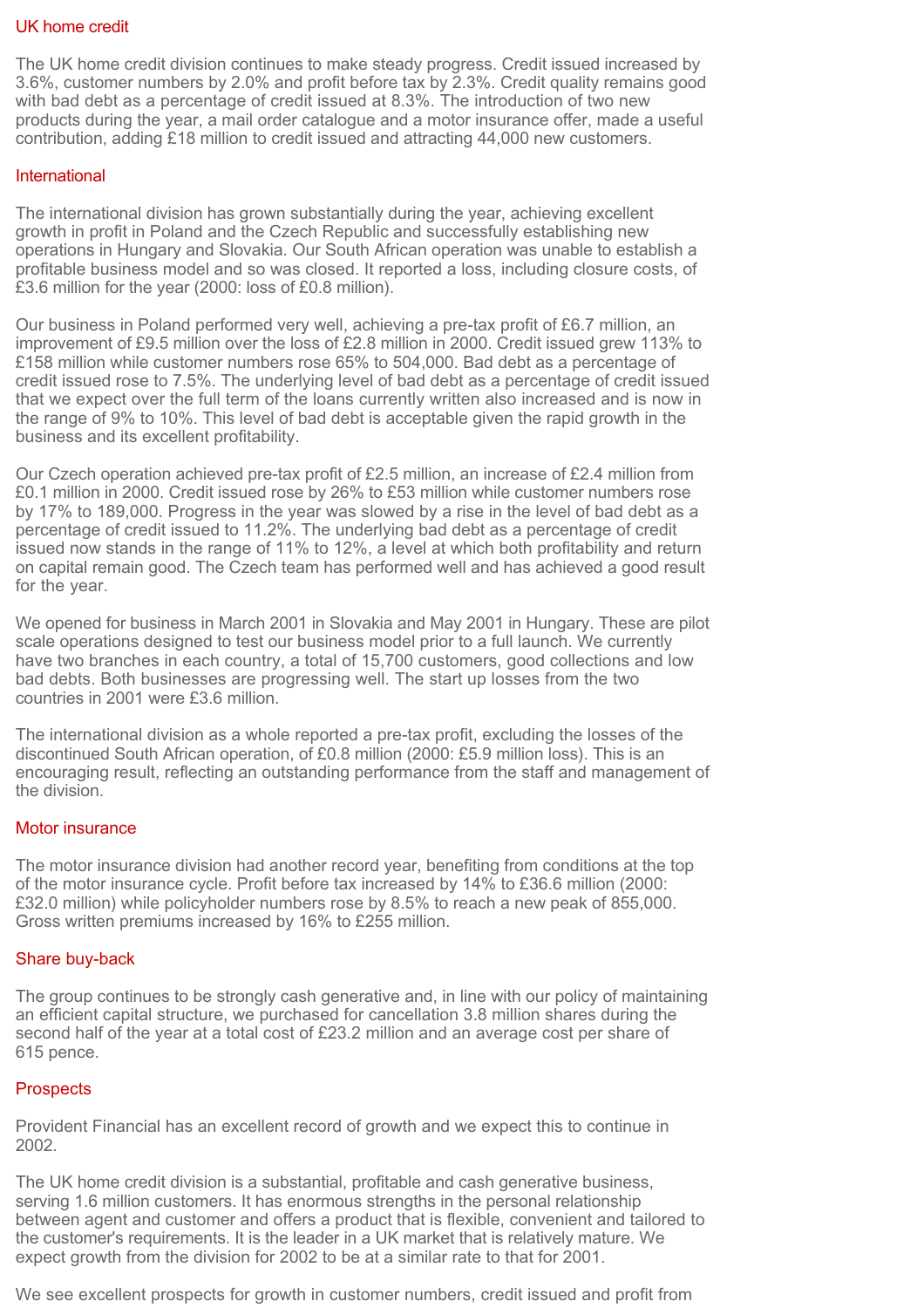our international division. We believe that there are other international markets offering the prospect for profitable development. In 2002, however, we intend to build on our success in central Europe, to focus on growing profits in Poland and the Czech Republic and to develop further our businesses in Hungary and Slovakia. It is not our intention, at this time, to open in a further country during 2002.

2001 has been another record year for profit from our motor insurance division and our policyholder numbers are at an all time high. There are now signs of a change in pricing conditions in the market. Our premium rates increased by 6% in 2001 compared to 17% in 2000 and, in a more competitive market, premium rates increased only slightly in the second half of the year. Although the outlook is uncertain, we believe the motor insurance market is at the top of the cycle and, with annual claims inflation running at about 9%, we continue to caution that a downturn in margins may begin in 2002.

I am pleased to conclude that Provident Financial continues to make good progress. We remain a profitable and sound business that is relevant to our customers. While preserving our traditional values, we're also working hard to shape our future - not least, by emphasising a culture in which Provident people are determined to win and can move quickly to seize new opportunities. We've shown we can do it in central Europe and expect to see a strong emphasis on performance, creativity and innovation across the business.

We look forward to continuing our good progress in 2002.

John van Kuffeler Chairman 27 February 2002

#### **Preliminary announcement of the final results for the year ended 31 December 2001**

#### Consolidated profit and loss account

|                                                                              | 2001<br>£'000 | 2000<br>£'000 |
|------------------------------------------------------------------------------|---------------|---------------|
| <b>Turnover</b>                                                              | 833,178       | 727,894       |
| Operating profit and profit before taxation                                  | 169,610       | 160,219       |
| <b>Taxation</b>                                                              | (45, 795)     | (42, 613)     |
| <b>Profit after taxation</b>                                                 | 123,815       | 117,606       |
| Dividends (note 3)                                                           | (71, 788)     | (65, 810)     |
| Retained profit for the year                                                 | 52,027        | 51,796        |
| Earnings per share (note 4)                                                  |               |               |
| - Basic                                                                      | 50.39p        | 47.52p        |
| - Adjusted                                                                   | 51.89p        | 48.19p        |
| - Diluted                                                                    | 50.08p        | 47.27p        |
| Dividends per share (net of tax credit)<br>to ordinary shareholders (note 3) |               |               |
| a) Interim - paid                                                            | 11.75p        | 10.90p        |
| b) Final - proposed                                                          | 17.60p        | 16.40p        |
| Total ordinary dividend                                                      | 29.35p        | 27.30p        |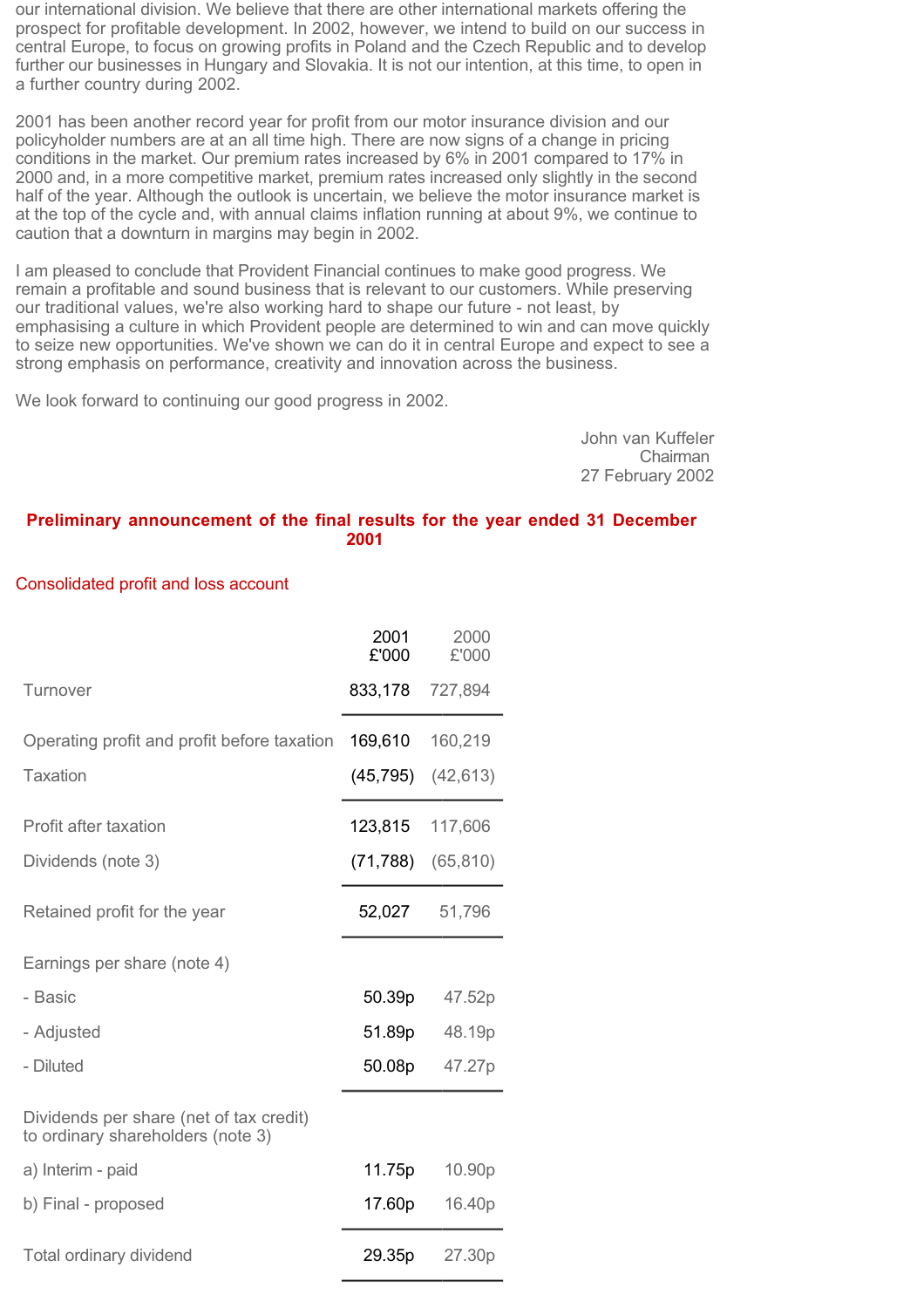| Dividend cover is: | 1.72 | 1.74 |
|--------------------|------|------|
|                    |      |      |

The results shown in the profit and loss account derive wholly from continuing activities.

There is no material difference between the retained profit shown above and the historical cost equivalent.

# Segmental reporting

Analyses of turnover and profit before taxation by class of business are set out below:

|                                                      | Turnover      |               | Profit before taxation |               |
|------------------------------------------------------|---------------|---------------|------------------------|---------------|
|                                                      | 2001<br>£'000 | 2000<br>£'000 | 2001<br>£'000          | 2000<br>£'000 |
| UK home credit                                       | 465,539       | 457,242       | 150,376                | 146,985       |
| International home credit,<br>excluding South Africa | 99,615        | 40,187        | 758                    | (5,956)       |
| Motor insurance                                      | 266,023       | 228,723       | 36,597                 | 32,042        |
|                                                      | 831,177       | 726,152       | 187,731                | 173,071       |
| Central                                              |               |               | (13,081)               | (10, 570)     |
| Ongoing operations                                   | 831,177       | 726,152       | 174,650                | 162,501       |
| South Africa                                         | 1,964         | 1,714         | (3,608)                | (789)         |
| balance                                              | 37            | 28            | (1, 432)               | (1,493)       |
| Total                                                | 833,178       | 727,894       | 169,610                | 160,219       |

Turnover between segments is not material.

Turnover and cost of sales for the UK home credit division in 2000 included the cost of goods sold to customers under arrangements with retail suppliers of £8,868,000. Divisional turnover net of these items was £448,374,000. In 2001, the cost of goods sold to customers under such arrangements has been excluded from turnover and cost of sales to better reflect the underlying nature of these arrangements. Turnover in 2001 in respect of these arrangements represents solely the revenue earned in the period on the amount of credit advanced to the customer. The 2000 figure for UK home credit turnover has not been restated as the impact is not material.

For the year ended 31 December 2001 the international home credit division, including South Africa, reported turnover of £101,579,000 (2000: £41,901,000) and a loss before taxation of £2,850,000 (2000: £6,745,000).

For the year ended 31 December 2001 the motor insurance division, including balance, reported turnover of £266,060,000 (2000: £228,751,000) and a profit before taxation of £35,165,000 (2000: £30,549,000).

# The international home credit result before taxation, excluding South Africa, can be analysed as follows:

| 2001   | 2000<br>$£'000$ $£'000$ |
|--------|-------------------------|
| Poland | 6,746 (2,769)           |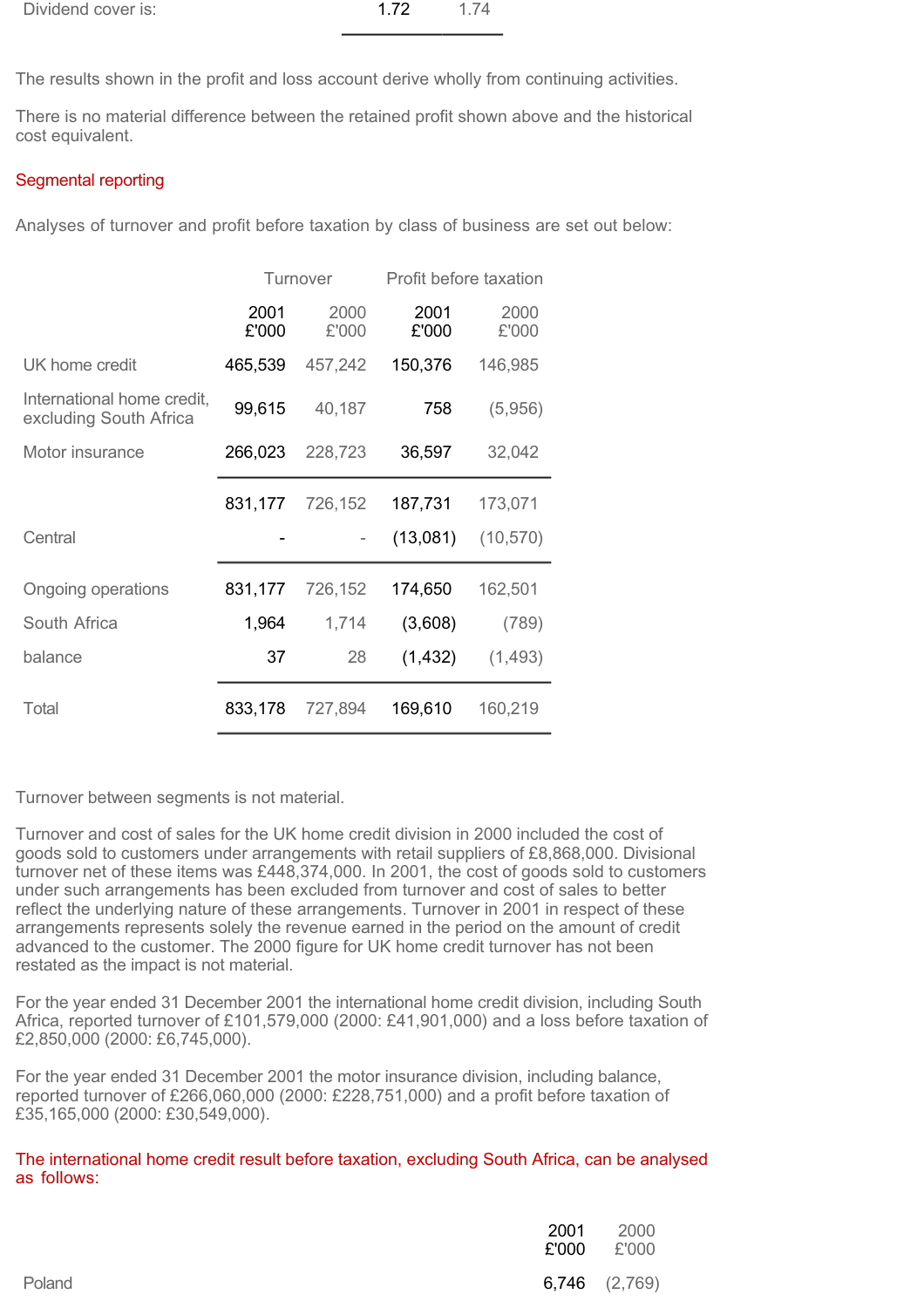| <b>Czech Republic</b>        | 2,455               | 87       |
|------------------------------|---------------------|----------|
| Hungary                      | (2,257)             | $\equiv$ |
| Slovakia                     | (1,293)             |          |
| Central divisional overheads | $(4,893)$ $(3,274)$ |          |
| Profit/(loss)                | 758                 | (5,956)  |

Analyses by class of business are based on the group's divisional structure.

# Consolidated balance sheet

|                                                    | As at<br>31 December 2001<br>£'000 | As at<br>31 December 2000<br>£'000 |
|----------------------------------------------------|------------------------------------|------------------------------------|
| <b>Fixed assets</b>                                | 52,938                             | 41,184                             |
| <b>Current assets</b>                              |                                    |                                    |
| Amounts receivable from customers (note 5)         |                                    |                                    |
| - due within one year                              | 719,637                            | 637,706                            |
| - due in more than one year                        | 9,614                              | 9,497                              |
| <b>Debtors</b>                                     | 173,216                            | 162,727                            |
| Investments                                        |                                    |                                    |
| - realisable within one year                       | 430,621                            | 330,000                            |
| Cash at bank and in hand                           | 44,623                             | 50,881                             |
|                                                    | 1,377,711                          | 1,190,811                          |
| <b>Current liabilities</b>                         |                                    |                                    |
| Bank and other borrowings                          | (42, 969)                          | (37, 133)                          |
| Creditors - amounts falling due<br>within one year | (173, 047)                         | (166, 091)                         |
| Insurance accruals and deferred income             | (438, 838)                         | (374, 611)                         |
|                                                    | (654, 854)                         | (577, 835)                         |
| <b>Net current assets</b>                          | 722,857                            | 612,976                            |
| <b>Total assets less current liabilities</b>       | 775,795                            | 654,160                            |
| <b>Non-current liabilities</b>                     |                                    |                                    |
| Bank and other borrowings                          | (473, 231)                         | (384,908)                          |
| Provision for deferred taxation                    | (6,016)                            | (2, 566)                           |
| <b>Net assets</b>                                  | 296,548                            | 266,686                            |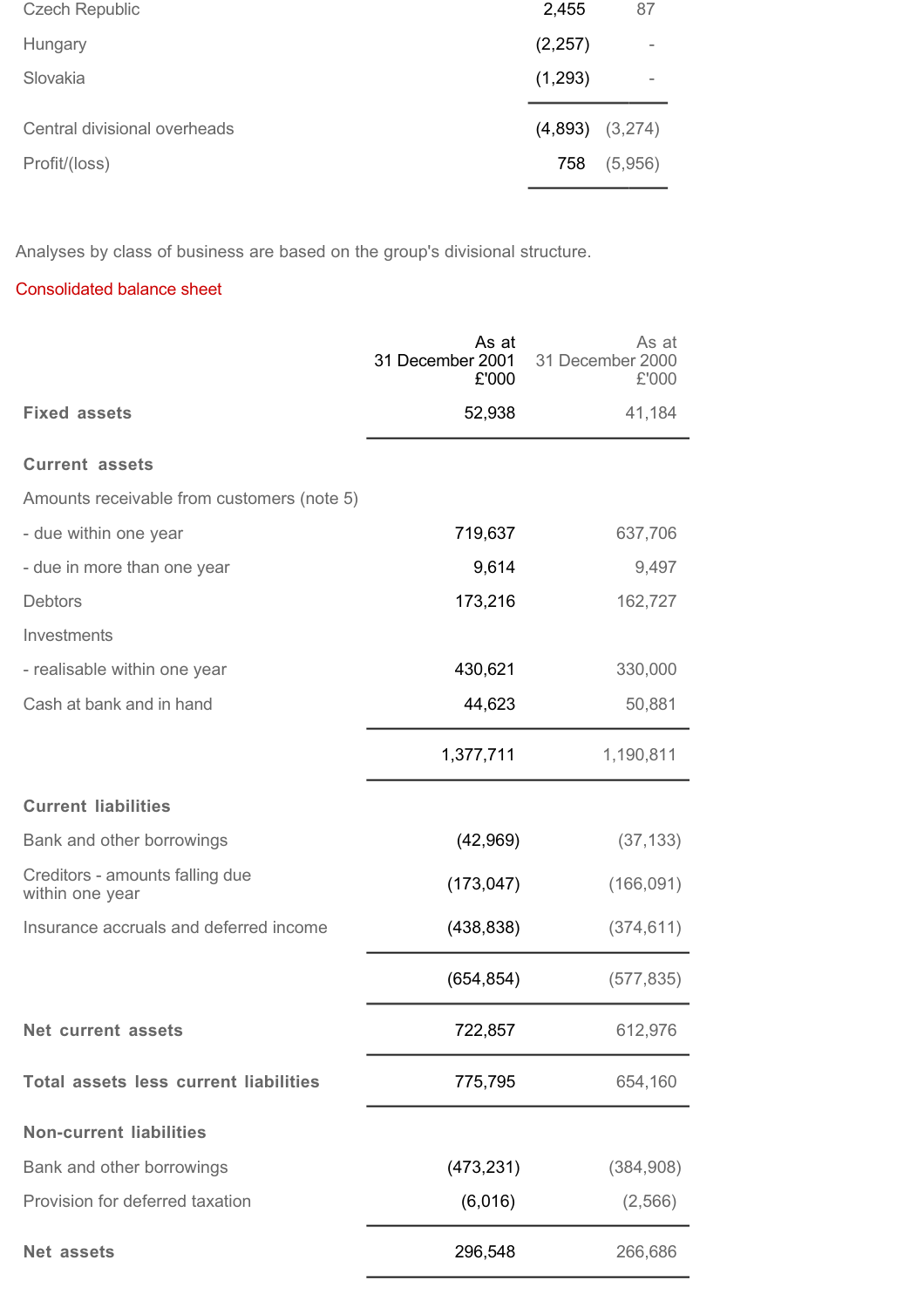| Called-up share capital                 | 25,433  | 25,798  |
|-----------------------------------------|---------|---------|
| Share premium account                   | 51,840  | 51,638  |
| Revaluation reserve                     | 1,641   | 1,641   |
| Other reserves                          | 4,358   | 3,967   |
| Profit and loss account                 | 213,276 | 183,642 |
| Equity shareholders' funds (note 6)     | 296,548 | 266,686 |
| Gearing ratio (note 7)                  | 1.63    | 1.44    |
| <b>Consolidated cash flow statement</b> |         |         |

|                                              | 2001<br>£'000 | 2000<br>£'000 |
|----------------------------------------------|---------------|---------------|
| Net cash inflow from operating activities    | 159,713       | 136,994       |
| Taxation                                     | (46, 436)     | (49, 628)     |
| Capital expenditure and financial investment | (6, 487)      | 28,264        |
| Acquisitions and disposals                   | (2,510)       |               |
| Equity dividends paid                        | (69, 360)     | (63, 367)     |
| Management of liquid resources               | (110, 621)    | (98, 698)     |
| Financing                                    | 81,000        | 48,938        |
| Increase in cash in the period               | 5,299         | 2,503         |

The cash flow statement above has been prepared in accordance with FRS1 (Revised 1996) "Cash Flow Statements". As required by that standard, the statement aggregates the cash flows arising from the motor insurance and home credit divisions. However, the cash and investments held by the motor insurance division are required by its regulators to be strictly segregated from the rest of the group and are not available to repay group borrowings. At 31 December 2001 the cash and investments held by the motor insurance division amounted to £426.5 million (2000 - £342.5 million).

# Reconciliation of net cash flow to movement in net debt

|                                                | 2001<br>£'000 | 2000<br>£'000 |
|------------------------------------------------|---------------|---------------|
| Increase in net cash for the period            | 5,299         | 2,503         |
| Cash outflow from increase in liquid resources | 110,621       | 98,698        |
|                                                | 115,920       | 101,201       |
| Cash inflow from increase in debt              | (103, 045)    | (97,766)      |
| Change in net debt resulting from cash flows   | 12,875        | 3,435         |
| Loans relating to business acquired            | (975)         |               |
| Exchange adjustments                           | (1,696)       | (1,038)       |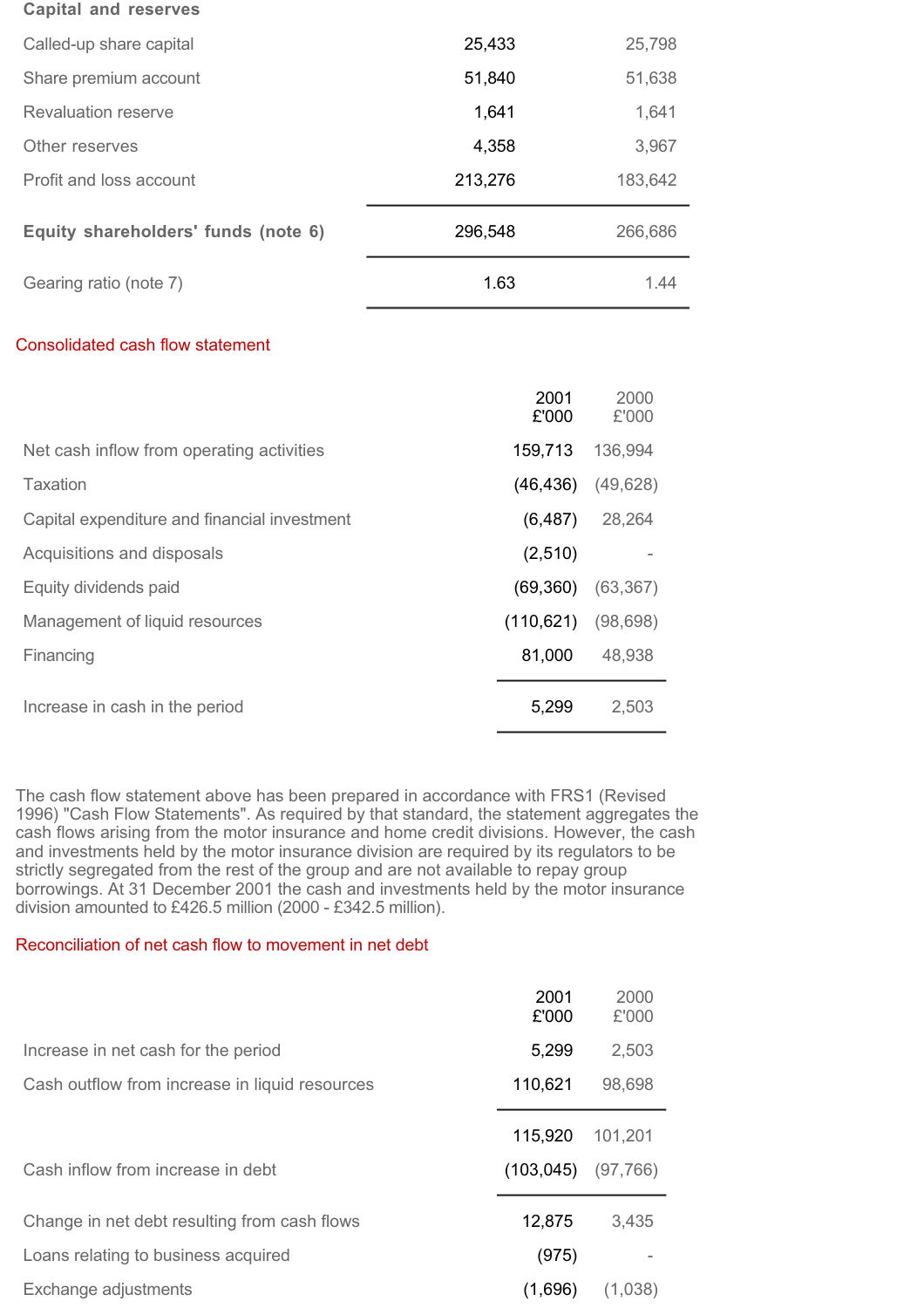| Net debt at 1 January           |                        |                        |                           | (51, 160)   | (53, 557) |                         |
|---------------------------------|------------------------|------------------------|---------------------------|-------------|-----------|-------------------------|
| Net debt at 31 December         |                        |                        |                           | (40, 956)   | (51, 160) |                         |
| Analysis of changes in net debt |                        |                        |                           |             |           |                         |
|                                 | 1 Jan<br>2001<br>£'000 | Cash<br>flows<br>£'000 | Other<br>changes<br>£'000 | Acquisition | £'000     | 31 Dec<br>2001<br>£'000 |
|                                 |                        |                        |                           |             |           |                         |

|                                           | L UUU     | L UUU                   | L UUU     |       | L UUU      |
|-------------------------------------------|-----------|-------------------------|-----------|-------|------------|
| Cash at bank and in hand                  | 50,881    | (7,090)                 | 832       |       | 44,623     |
| Overdrafts                                | (12, 389) | 12,389                  |           |       |            |
|                                           | 38,492    | 5,299                   | 832       |       | 44,623     |
| Investments realisable within<br>one year | 320,000   | 110,621                 |           | -     | 430,621    |
| Bank and other borrowings:                |           |                         |           |       |            |
| - less than one year                      | (24, 744) | 6,117                   | (24, 342) |       | (42,969)   |
| - more than one year                      |           | $(384,908)$ $(109,162)$ | 21,814    | (975) | (473, 231) |
| Net debt                                  | (51, 160) | 12,875                  | (1,696)   | (975) | (40, 956)  |

Other changes include non-cash changes of £24,342,000 and exchange losses of £1,696,000.

Cash, borrowings and overdraft balances shown above at 31 December 2000 and 2001 agree to the balance sheets at those dates. Investments realisable within one year exclude those current asset investments which are not considered to be liquid resources (being those investments with more than one year to maturity when acquired, but less than one year to maturity at the balance sheet date).

## Reconciliation of operating profit to net cash inflow from operating activities

|                                                              | 2001<br>£'000 | 2000<br>£'000 |
|--------------------------------------------------------------|---------------|---------------|
| Operating profit                                             | 169,610       | 160,219       |
| Depreciation and amortisation                                | 8,217         | 5,935         |
| Loss on sale of tangible fixed assets                        | 451           | 312           |
| Increase in amounts receivable from customers                | (80, 661)     | (72, 071)     |
| Increase in debtors                                          | (8, 124)      | (33,098)      |
| Increase in unearned insurance premiums                      | 12,642        | 43,030        |
| Increase in insurance claims provision                       | 51,569        | 24,608        |
| Decrease in amounts due to retailers                         | (1,518)       | (1,741)       |
| Increase in accruals                                         | 11,755        | 8,488         |
| (Decrease)/increase in other liabilities and deferred income | (4,228)       | 1,312         |
| Net cash inflow from operating activities                    | 159,713       | 136,994       |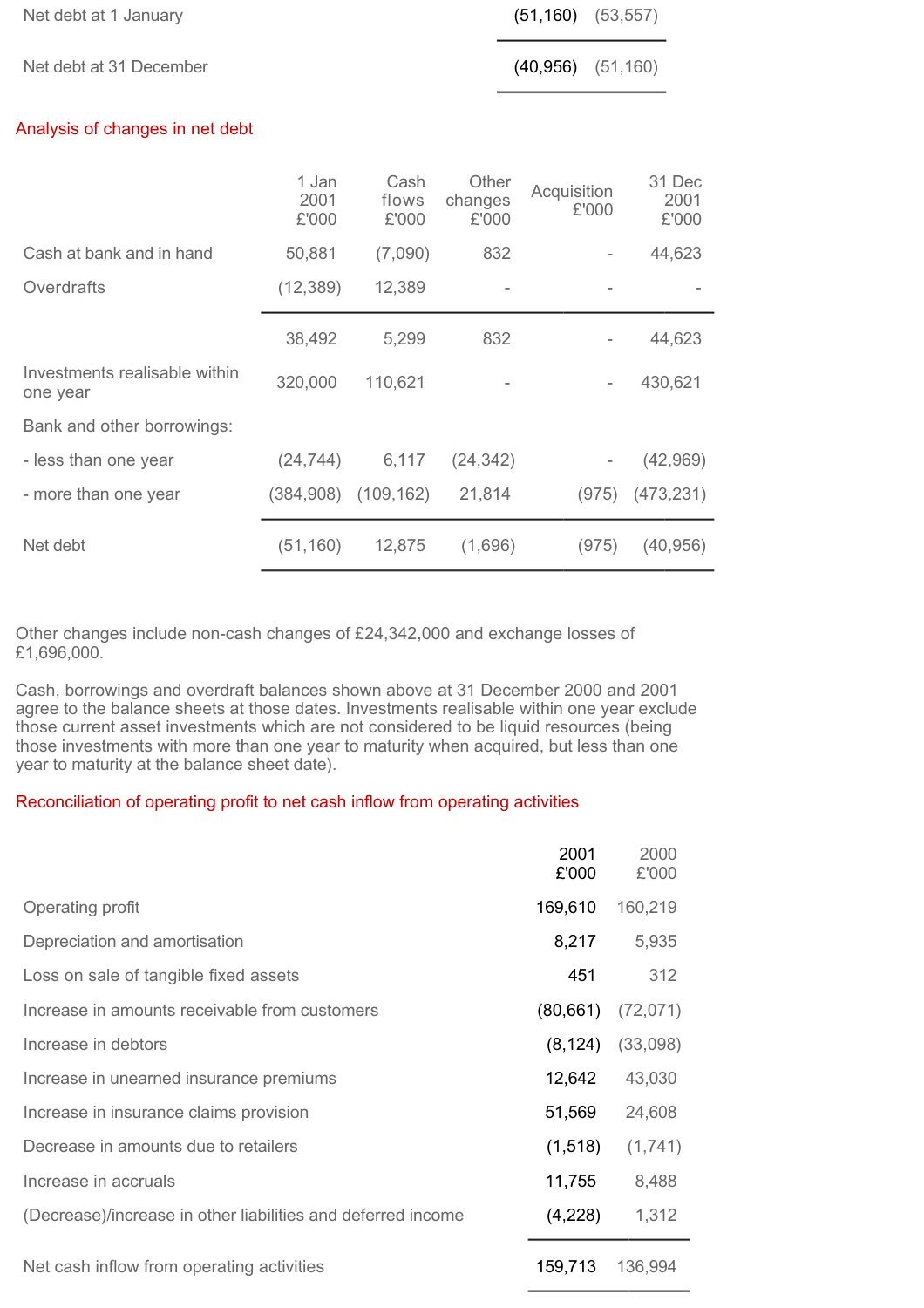#### Net cash inflow from operating activities can be analysed as follows:

|                           | 2001<br>£'000 | 2000<br>£'000 |
|---------------------------|---------------|---------------|
| UK home credit            | 123,535       | 131,320       |
| International home credit | (52, 523)     | (50, 936)     |
| Motor insurance           | 99,429        | 67,163        |
| Central                   | (10, 728)     | (10, 553)     |
|                           | 159,713       | 136,994       |

## **Notes - Preliminary announcement of the final results for the year ended 31 December 2001**

- 1. This preliminary announcement, which has been prepared on a basis consistent with the previous year, does not constitute statutory accounts within the meaning of Section 240 of the Companies Act 1985. The announcement has been agreed with the company's auditors for release.
- 2. The information for the year ended 31 December 2000 is an extract from the statutory accounts to that date which have been delivered to the Registrar of Companies. Those accounts included an audit report which was unqualified and which did not contain a statement under Section 237(2) or (3) of the Companies Act 1985. The statutory accounts for the year ended 31 December 2001 upon which the auditors have still to report, will be delivered to the Registrar following the company's annual general meeting.
- 3. Dividends

|                                             | 2001<br>£'000 | 2000<br>£'000 |
|---------------------------------------------|---------------|---------------|
| Interim dividend paid 11.75p (2000 10.9p)   | 28,971        | 25,421        |
| Final dividend proposed 17.60p (2000 16.4p) | 42.817        | 40,389        |
|                                             | 71,788        | 65,810        |

## 4. Earnings per share

The basic and diluted earnings per share figures have been calculated using the profit for the year attributed to ordinary shareholders of £123,815,000 (2000: £117,606,000) and the weighted average number of shares in issue during the year can be reconciled to the number used in the basic and diluted earnings per share calculations as follows:

|                                                | 2001<br><b>Number</b> | 2000<br>Number |
|------------------------------------------------|-----------------------|----------------|
| Weighted average number of shares              |                       |                |
| In issue during the year                       | 248,147,454           | 250,221,347    |
| Held by the QUEST                              | (2,456,807)           | (2,727,626)    |
| Used in basic earnings per share calculation   | 245,690,647           | 247,493,721    |
| Issuable on conversion of outstanding options  | 1,546,712             | 1,286,831      |
| Used in diluted earnings per share calculation | 247,237,359           | 248,780,552    |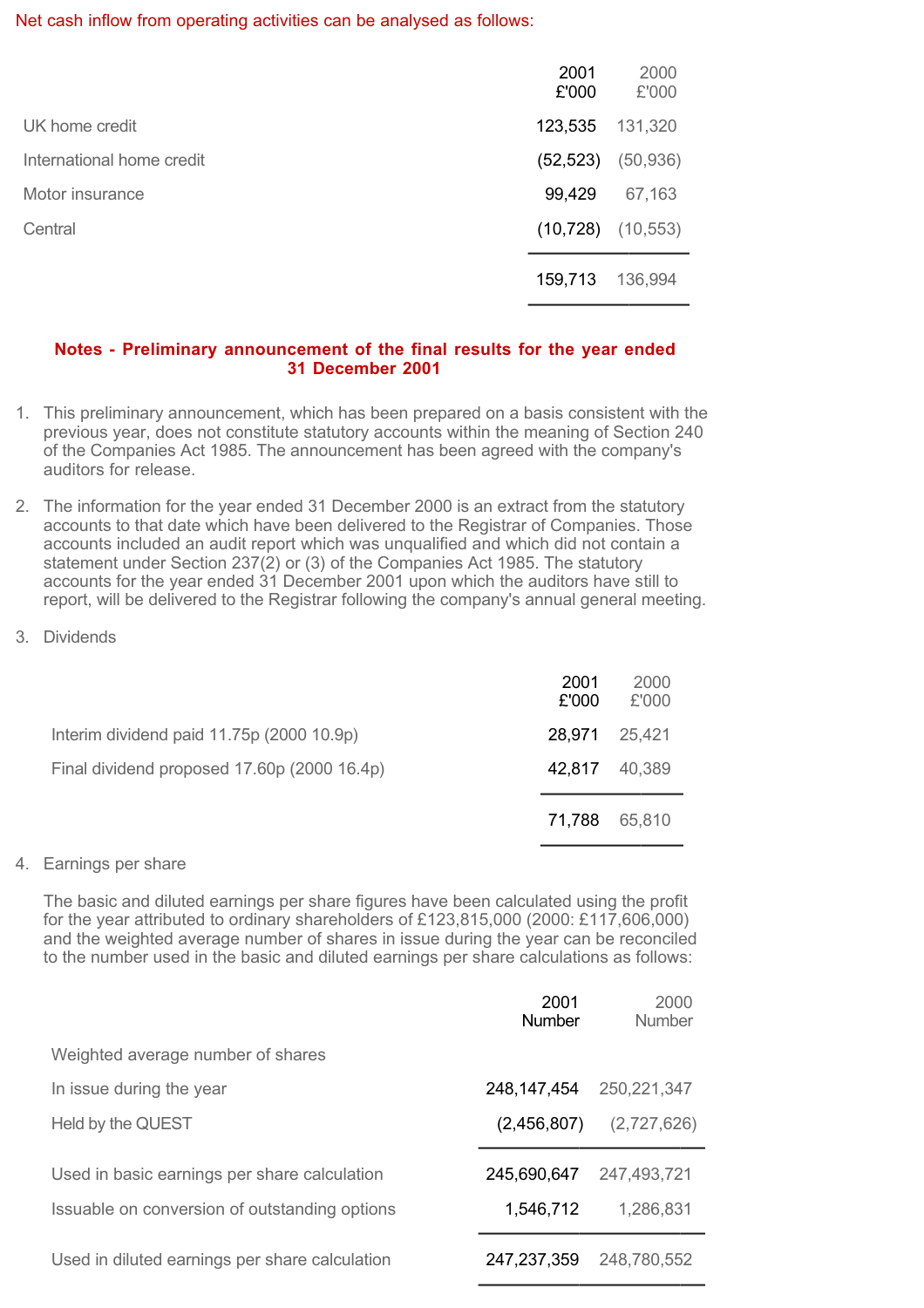The adjusted earnings per share figures have been calculated prior to the post-tax losses of £3,680,000 (2000: £1,675,000) relating to the South African operation and Provident balance Limited which were closed during 2001.

The movement on the number of shares in issue during the year is as follows:

|                                                                             |               | Number        |
|-----------------------------------------------------------------------------|---------------|---------------|
| At 1 January 2001                                                           |               | 248,931,030   |
| Shares issued pursuant to the exercise of options                           |               | 254,309       |
| Shares purchased and subsequently cancelled                                 |               | (3,772,000)   |
| At 31 December 2001                                                         |               | 245,413,339   |
| 5.<br>Amounts receivable from customers                                     |               |               |
|                                                                             | 2001<br>£'000 | 2000<br>£'000 |
| Instalment credit receivables<br>a.                                         |               |               |
| Gross instalment credit receivables                                         | 1,105,511     | 976,269       |
| Less: provision for bad and doubtful debts                                  | (86, 251)     | (79, 220)     |
| Instalment credit receivables after provision for bad and<br>doubtful debts | 1,019,260     | 897,049       |
| Less: deferred revenue thereon                                              | (290,009)     | (249, 846)    |
|                                                                             | 729,251       | 647,203       |
| Analysed as:                                                                |               |               |
| - due within one year                                                       | 719,637       | 637,706       |
| - due in more than one year                                                 | 9,614         | 9,497         |
|                                                                             | 729,251       | 647,203       |

a.

At 31 December 2001 the net amounts receivable from UK home credit customers were £618,025,000 (2000: £585,449,000) and from international home credit customers were £111,226,000 (2000: £61,754,000).

|    |                                                            | 2001<br>£'000 | 2000<br>£'000 |
|----|------------------------------------------------------------|---------------|---------------|
| b. | Bad and doubtful debts                                     |               |               |
|    | Gross provision at 31 December                             | 86,251        | 79,220        |
|    | Less: deferred revenue thereon                             | (27, 589)     | (24, 400)     |
|    | Net provision at 31 December                               | 58,662        | 54,820        |
|    | Net provision at 1 January                                 | (54, 820)     | (60, 823)     |
|    | Increase/(decrease) in provision (net of deferred revenue) | 3,842         | (6,003)       |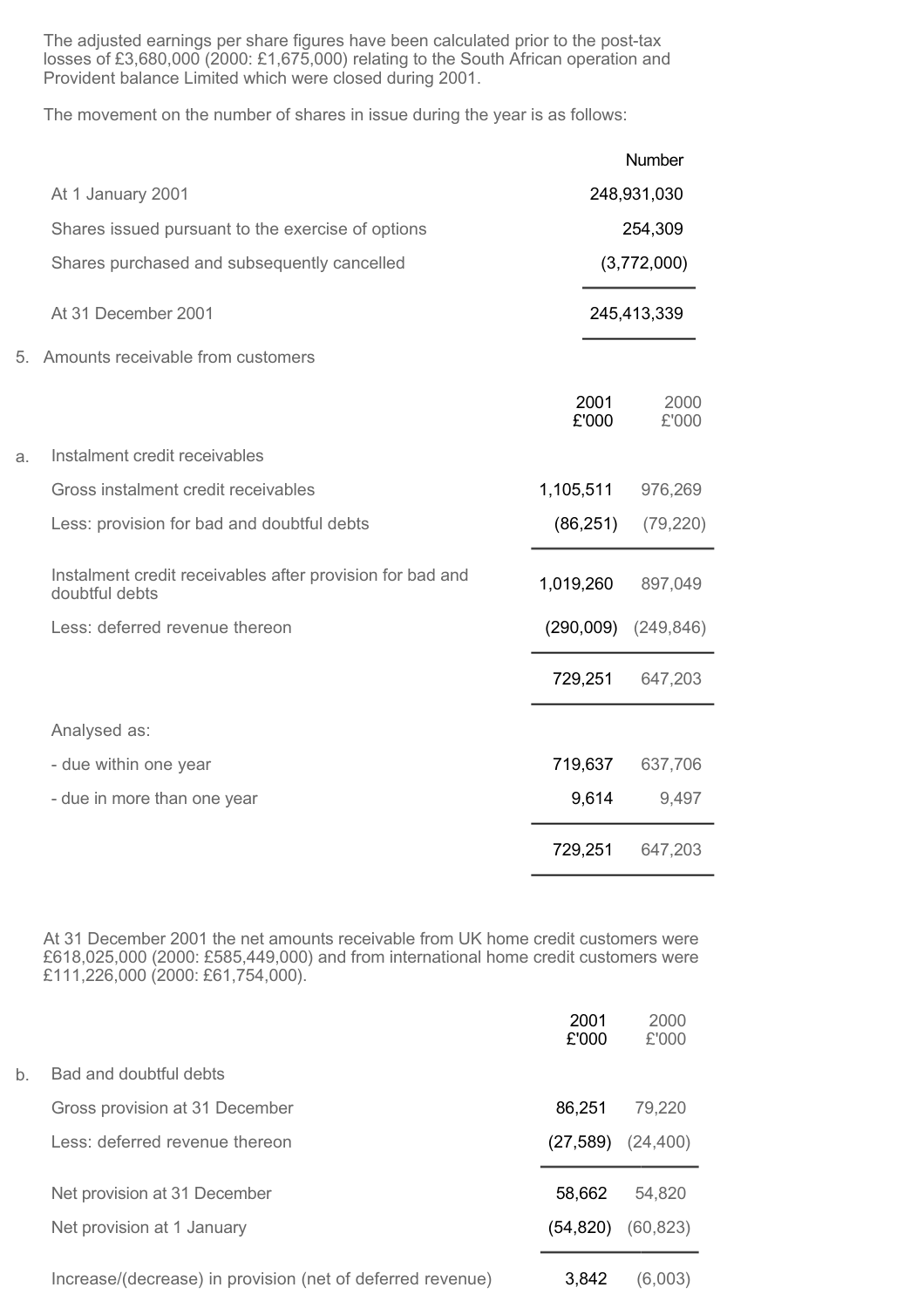|    | Amounts written off (net of deferred revenue)                    | 92,204        | 82,307        |
|----|------------------------------------------------------------------|---------------|---------------|
|    | Net charge to profit and loss account for bad and doubtful debts | 96,046        | 76,304        |
|    | Analysed as:                                                     |               |               |
|    | - UK home credit                                                 | 76,345        | 71,460        |
|    | - International home credit                                      | 19,701        | 4,844         |
|    |                                                                  | 96,046        | 76,304        |
| 6. | Reconciliation of movement in equity shareholders' funds         |               |               |
|    |                                                                  | 2001<br>£'000 | 2000<br>£'000 |
|    | Profit attributable to equity shareholders                       | 123,815       | 117,606       |
|    | <b>Dividends</b>                                                 | (71, 788)     | (65, 810)     |
|    | Retained profit                                                  | 52,027        | 51,796        |
|    | New share capital issued                                         | 1,135         | 6,376         |
|    | Share capital cancelled on share buy-back                        | (907)         | (1,879)       |
|    | Share buy-back                                                   | (22, 273)     | (47, 173)     |
|    | Shares issued to the QUEST                                       |               | (1,610)       |
|    | Currency translation differences                                 | (120)         | 160           |
|    | Net addition to equity shareholders' funds                       | 29,862        | 7,670         |
|    | Equity shareholders' funds at 1 January                          | 266,686       | 259,016       |
|    | Equity shareholders' funds at 31 December                        | 296,548       | 266,686       |
|    |                                                                  |               |               |

- 7. The gearing ratio is calculated as bank and other borrowings, net of home credit cash, divided by consolidated equity shareholders' funds.
- 8. Credit issued

 $9.$ 

|                           | 2001<br>£'000 | 2000<br>£'000 | Growth<br>$\frac{0}{0}$ |
|---------------------------|---------------|---------------|-------------------------|
| UK home credit            | 915,489       | 883,900       | 3.6                     |
| International home credit | 217,091       | 121,500       | 78.7                    |
| Total                     | 1,132,580     | 1,005,400     |                         |
| Collections               |               |               |                         |
|                           | 2001<br>£'000 | 2000<br>£'000 | Growth<br>$\frac{0}{0}$ |
| UK home credit            | 1,273,116     | 1,239,100     | 2.7                     |
| International home credit | 255,044       | 112,600       | 126.5                   |